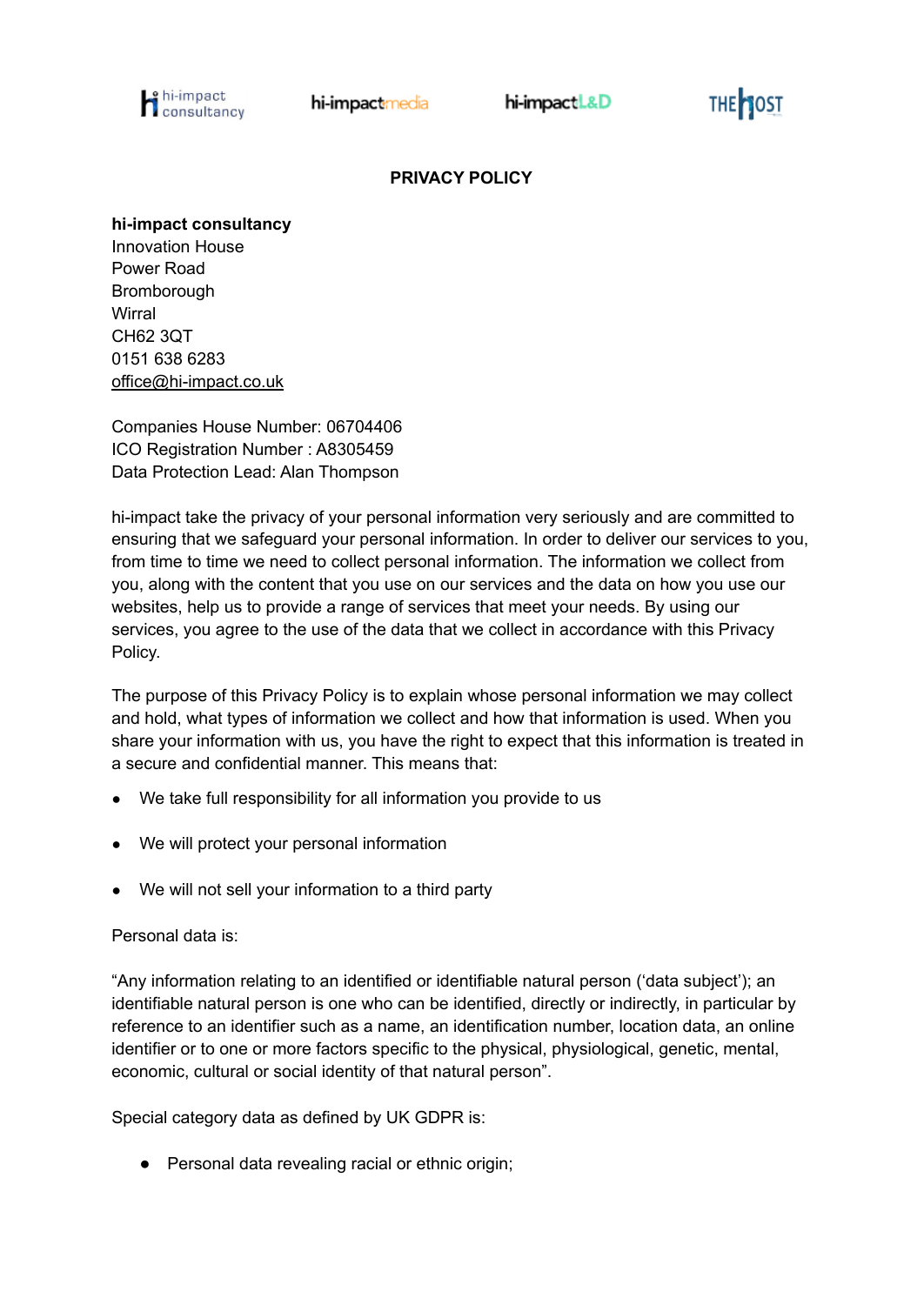

- Personal data revealing political opinions;
- Personal data revealing religious or philosophical beliefs;
- Personal data revealing trade union membership;
- Genetic data:
- Biometric data (where used for identification purposes);
- Data concerning health;
- Data concerning a person's sex life; and
- Data concerning a person's sexual orientation.

### **Your Rights**

All individuals have the right to be informed about the collection and use of their personal data. The UK GDPR provides the following rights for individuals:

- 1. The right to be informed
- 2. The right of access
- 3. The right to rectification
- 4. The right to erasure
- 5. The right to restrict processing
- 6. The right to data portability
- 7. The right to object
- 8. Rights in relation to automated decision making and profiling.

You have the right to request a copy of the information that we hold about you and this is known as a subject access request. Should you wish to exercise your right to access your data please refer to the 'Access to your information' section at the end of this document.

If you have any concerns about our use of your personal information, you can make a complaint to us at hi-impact consultancy ltd, Innovation House, Power Road, Bromborough, Wirral, CH62 3QT.

We also have a data protection officer, Judicium Consulting, to oversee data protection compliance. If you have any questions about how hi-impact handle your data you can also contact Judicium Consulting on the details below: -

Data Protection Officer: Judicium Consulting Limited Address: 72 Cannon Street, London, EC4N 6AE Email: [dataservices@judicium.com](mailto:dataservices@judicium.com) Web: www.judiciumeducation.co.uk Lead Contact: Craig Stilwell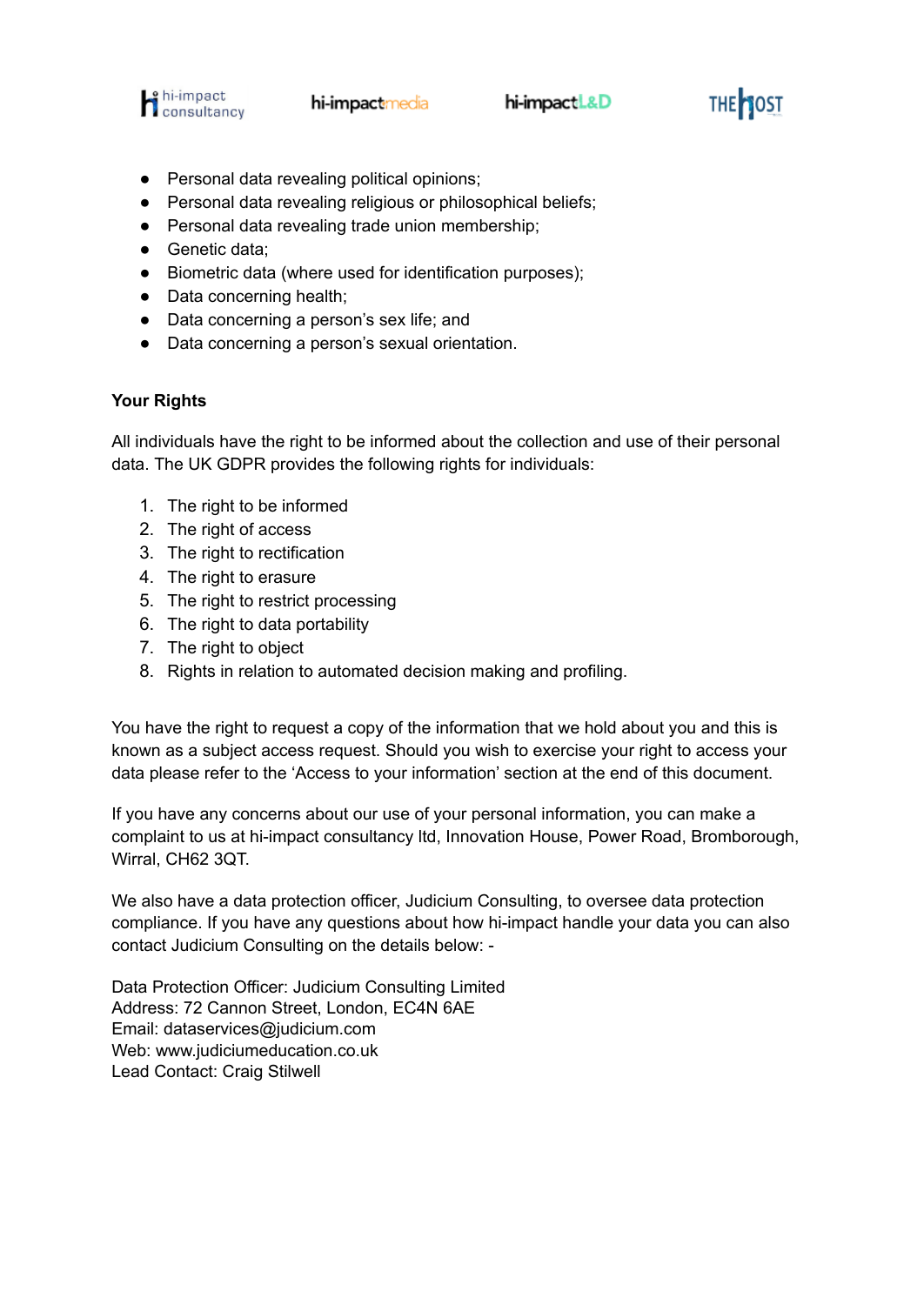



You can also complain to the ICO if you are unhappy with how we have used your data.

The ICO's address:

Information Commissioner's Office Wycliffe House Water Lane Wilmslow Cheshire SK9 5AF

Helpline number: 0303 123 1113

ICO website: <https://www.ico.org.uk>

### **Personal Information**

Most personal information processed by hi-impact is provided to us directly by you when you contact or purchase one of our services or products. Data is collected through our websites, social media, telephone enquiries, service and product purchases, technical support enquiries, working as a partner, contractor or supplier to the business and through event bookings. We may retain a copy of our correspondence on our records, including any personal information contained therein, to be retained for as long as it is relevant.

This information may include, but is not limited to, your name, address, telephone number, email address, date of birth and financial information, along with other relevant and necessary information in order to deliver the service. If you're applying for a job we will need to collect detailed personal information which will be held for as long as it is relevant.

We automatically collect data via our websites. This data is non-personal identifiable information to help us understand how our websites are being used. Further information with regards to this can be found within the cookies section below.

hi-impact does not collect any special category data from clients or individuals not employed by the business.

#### **How will we use the information about you?**

We collect information about you to process your order, manage your account and services as a customer, supplier or contractor. If you agree hi-impact will email you about other products and services we think may be of interest to you, with your consent we shall pass on your personal information internally to our other departments so that they may offer you relevant products and services. hi-impact will not share your information for marketing purposes with any other companies.

hi-impact has a number of service partnerships in place. These services may access your data as a functionality of the product. The details of the security and privacy measures these individual companies have in place are provided below. As part of the setup of these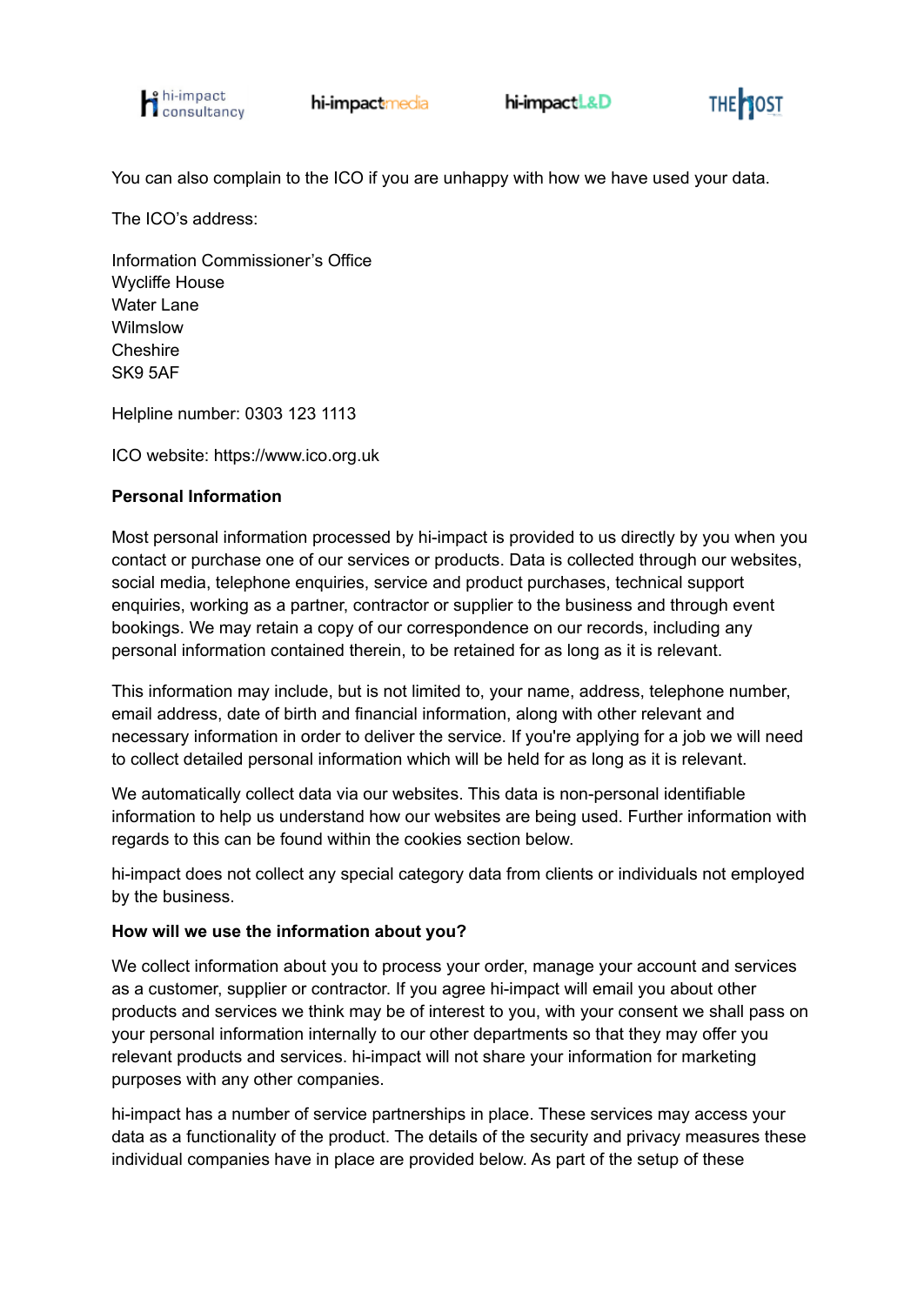



services, hi-impact may be required to share your data with third party suppliers, details of the data shared are provided below.

| Company             | <b>Privacy Policy</b>                                                                                                                                           | Data<br>Location | <b>Types of Data Shared</b>                                                       |
|---------------------|-----------------------------------------------------------------------------------------------------------------------------------------------------------------|------------------|-----------------------------------------------------------------------------------|
| <b>Exa Networks</b> | https://exa.net.uk/about-contact/terms-polici<br>es/privacy/#:~:text=We%20reserve%20the<br>%20right%20to.contractually%20required%<br>20to%20be%20identifiable. | UK.              | Name, address                                                                     |
| Datto               | https://www.datto.com/legal/privacy-policy                                                                                                                      | UK.              | Name, email contact<br>numbers.                                                   |
| Panda Security      | https://www.redstor.com/privacv-policy/                                                                                                                         | Ireland          | Name, email address                                                               |
| Redstor             | https://www.redstor.com/privacy-policy/                                                                                                                         | UK               | Name, email address                                                               |
| <b>CPL Training</b> | https://www.cpllearning.com/privacy-notice/                                                                                                                     | UK               | Name, email addresses,<br>DOB.                                                    |
| Senso               | https://www.senso.cloud/privacy-policy/                                                                                                                         | Ireland          | Names, email address                                                              |
| Securas             | https://www.securus-software.com/privacy-p<br>olicy/                                                                                                            | UK               | Name                                                                              |
| Google              | https://policies.google.com/privacy                                                                                                                             | Europe           | Name, email address,<br>address, accounting<br>information, staff<br>information. |

hi-impact will only process data under the following lawful basis of consent or contract.

- Consent: you have given clear consent for hi-impact to process your personal data for a specific purpose.
- Contract: the processing is necessary for a contract we have with you as an individual, or because you have asked hi-impact to take specific steps before entering into a contract.

hi-impact does not conduct automated decision making or profiling.

# **Data Security**

hi-impact takes security of data within the business very seriously. Annually the business completes Cyber Essentials Plus accreditation in order to review the policies and processes it has in place. Personal data is not stored locally but within our online file storage environment. hi-impact has two factor authentication in place across all devices and our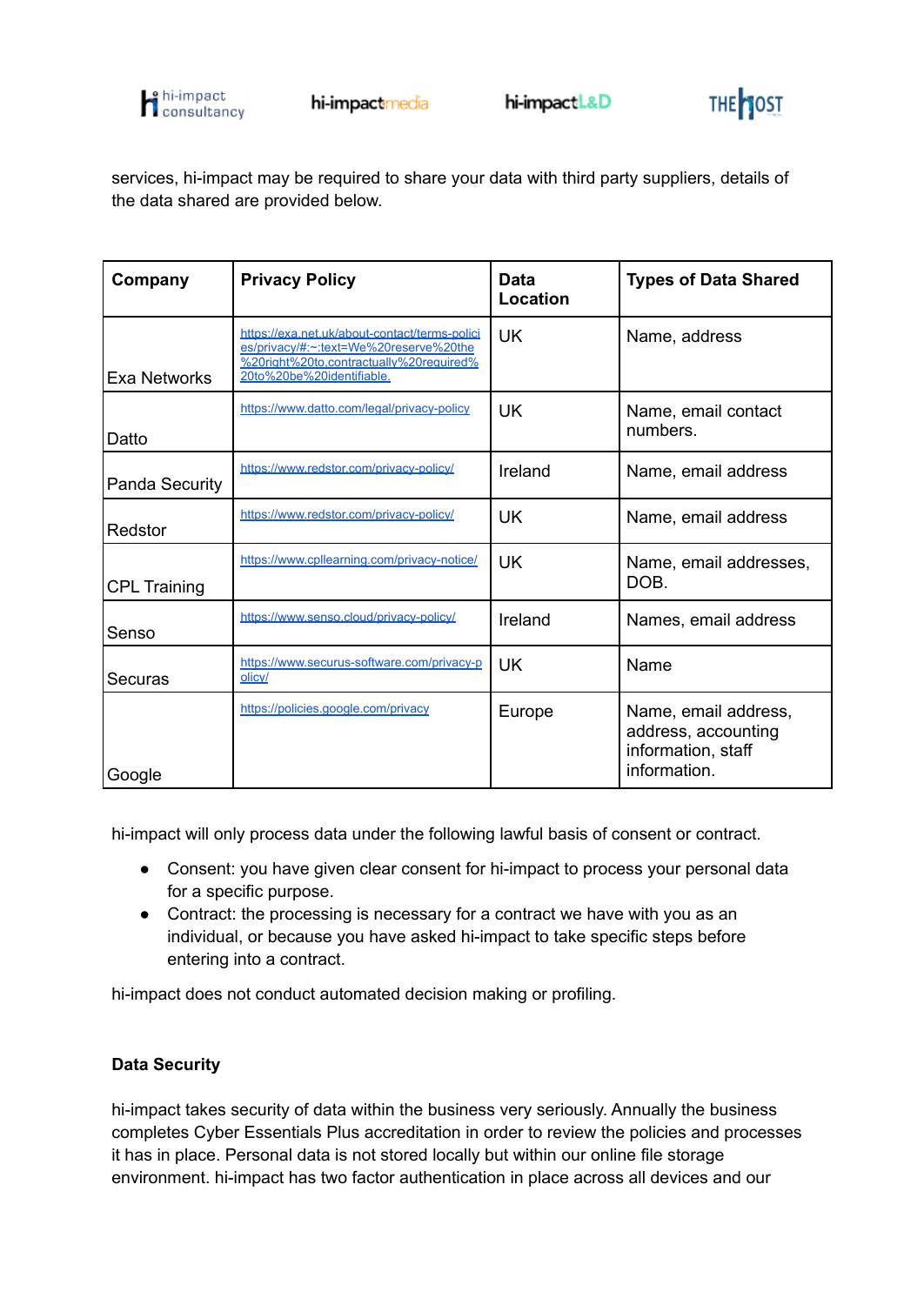



cloud backup system is encrypted end to end. The business controls who has access to this information with permissions set across all drives and online file storage environments. hi-impact staff complete regular GDPR training to further their understanding of the importance of data protection and security. For further information on hi-impact consultancy security please request the security policy.

# **Data Retention and Erasure**

Data is only retained for the period of time necessary to fulfil the need for which the data was obtained. Details of these retention periods are provided below.

| <b>Data Retention</b>                   | <b>Period of Retention</b>                             | <b>Method of Erasure</b> |
|-----------------------------------------|--------------------------------------------------------|--------------------------|
| <b>Email Communications</b>             | 5 years                                                | Deletion                 |
| <b>Event Contact Information</b>        | 1 year - Consent reviewed<br>annually                  | Deletion/Destroyed       |
| <b>Marketing Contact</b><br>Information | 1 year - Consent reviewed<br>annually                  | Deletion/Destroyed       |
| Recruitment                             | 1 year                                                 | Deletion/Destroyed       |
| Photographs from<br>Workshops           | Termly. Automatic deletion<br>at the end of each term. | Deletion                 |

# **Marketing**

We would like to send you information about products and services of ours which may be of interest to you. If you have consented to receive marketing, you may opt out at a later date. You have a right at any time to stop us from contacting you for marketing purposes. If you no longer wish to be contacted for marketing purposes, please email [office@hi-impact.co.uk](mailto:office@hi-impact.co.uk)

# **Cookies**

#### **What are cookies?**

Cookies are small data files that are placed on your computer or mobile device when you visit a website. Cookies are widely used by online service providers to help build a profile of users. Some of this data will be aggregated or statistical, which means that we will not be able to identify you individually.

You can set your browser not to accept cookies however, some of our website features may not function as a result. For further information about cookies and how to disable them please go to the Information Commissioner's webpage on cookies: [https://ico.org.uk/for-the-public/online/cookies/.](https://ico.org.uk/for-the-public/online/cookies/)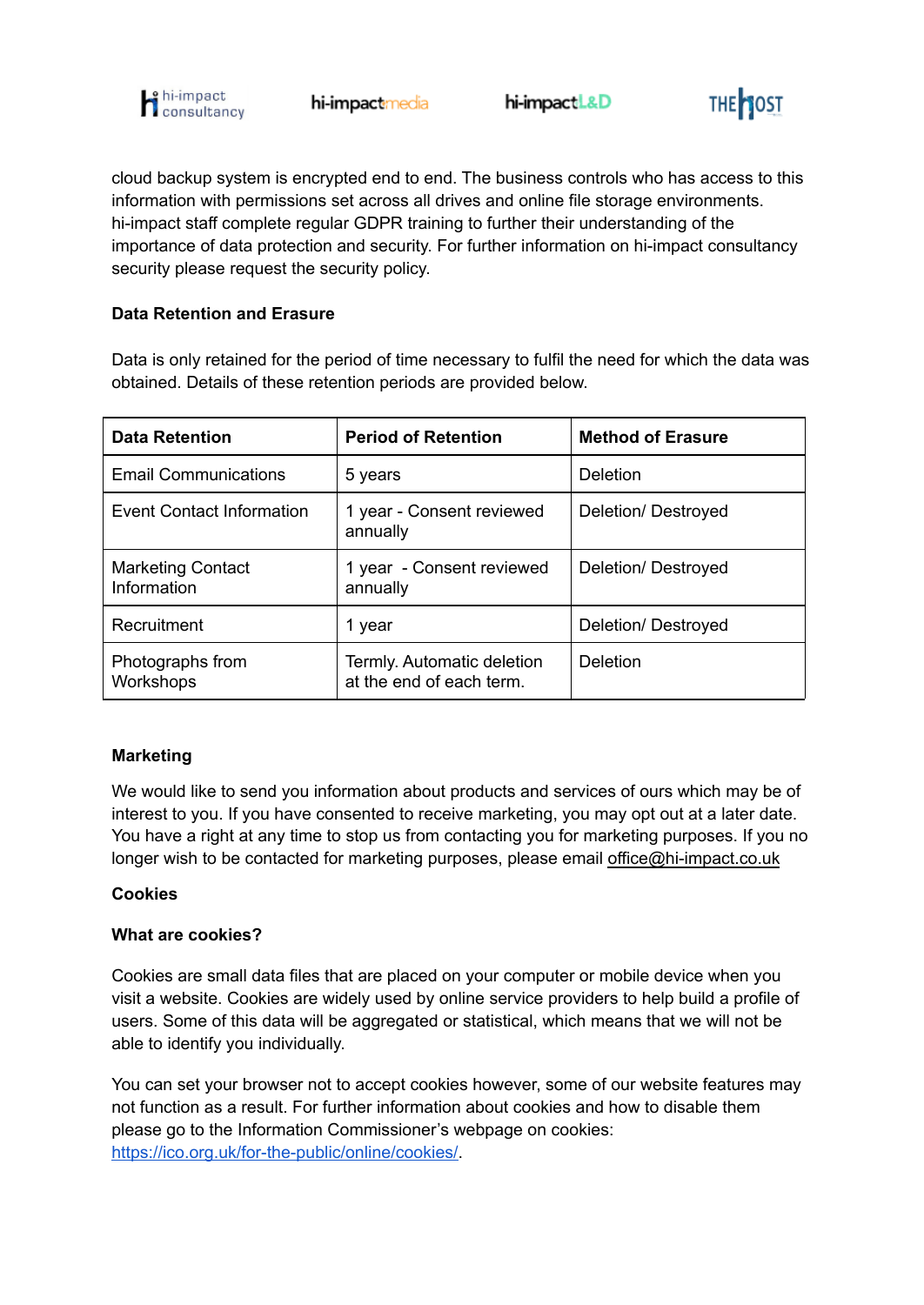



# **Types of cookies**

The cookies we place on your device fall into the following categories:

- **Session cookies**—these allow our website to link your actions during a particular browser session. These expire each time you close your browser and do not remain on your device afterwards
- **Persistent cookies**—these are stored on your device in between browser sessions. These allow your preferences or actions across our website to be remembered. These will remain on your device until they expire, or you delete them from your cache
- **Strictly necessary cookies**—these cookies are essential for you to be able to navigate our website and use its features. Without these cookies, the services you have asked for could not be provided
- **Performance cookies**—these cookies collect information about how you use our website, e.g. which pages you go to most often. These cookies do not collect personally identifiable information about you. All information collected by these cookies is aggregated and anonymous, and is only used to improve how our website works
- **Functionality cookies**—these cookies allow our website to remember the choices you make (such as your user name, language, last action and search preferences) and provide enhanced, more personal features. The information collected by these cookies is anonymous and cannot track your browsing activity on other websites
- **Targeting cookies**—also known as advertising cookies, these cookies are used to deliver adverts more relevant to you and your interests. They are also used to limit the number of times you see an advertisement on our website and help measure the effectiveness of the advertising campaign. They are usually placed by advertising networks with the website operator's permission. They remember that you have visited a website and this information is shared with other organisations such as advertisers

# **The cookies we use**

| <b>Hi-impact Websites</b>                                                                 |              |  |
|-------------------------------------------------------------------------------------------|--------------|--|
| www.hi-impact.co.uk<br>www./livestream.co.uk<br>www.hi-impact-ld.co.uk<br>www.the-host.uk |              |  |
| The cookies we<br><b>use</b>                                                              | What they do |  |

The table below provides more information about the cookies we use and why: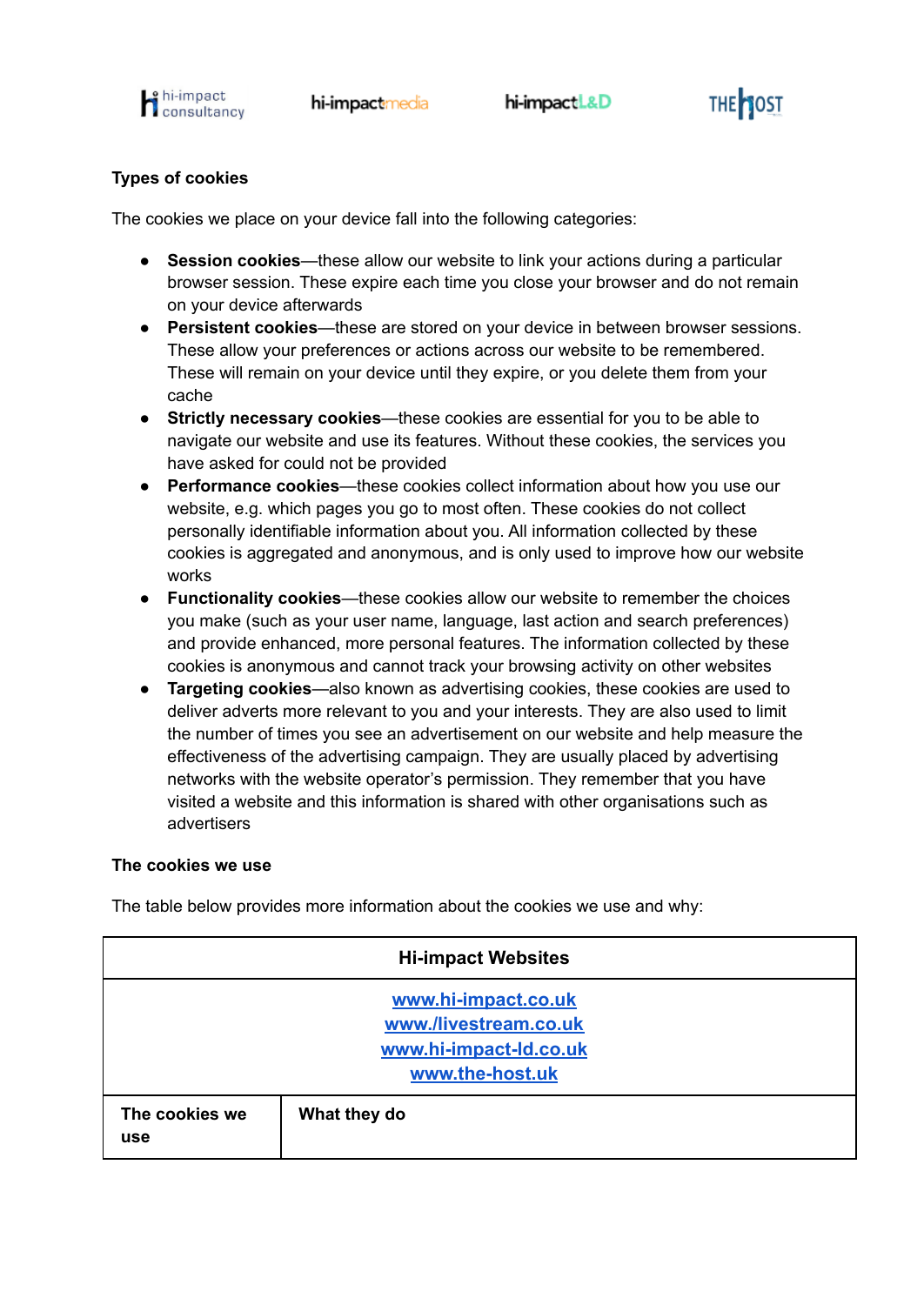



| <b>Google Analytics-</b><br>Analytics    | The cookie is used to calculate visitor, session, campaign data and keep<br>track of site usage for the site's analytics report. The cookies store<br>information anonymously and assign a randomly generated number to<br>identify unique visitors.<br>The cookie is used to store information of how visitors use a website and<br>helps in creating an analytics report of how the website is doing. The data<br>collected includes the number of visitors, the source where they have<br>come from, and the pages visited in an anonymous form.<br>This cookie is set by Google and is used to distinguish users. |  |
|------------------------------------------|-----------------------------------------------------------------------------------------------------------------------------------------------------------------------------------------------------------------------------------------------------------------------------------------------------------------------------------------------------------------------------------------------------------------------------------------------------------------------------------------------------------------------------------------------------------------------------------------------------------------------|--|
| GDPR-<br>Necessary                       | This cookie is set by GDPR Cookie Consent plugin. The cookie is used<br>to store the user consent for the cookies in the category "Necessary".                                                                                                                                                                                                                                                                                                                                                                                                                                                                        |  |
| GDPR-<br>Non-necessary                   | This cookie is set by GDPR Cookie Consent plugin. The cookie is used<br>to store the user consent for the cookies in the category<br>"Non-necessary".                                                                                                                                                                                                                                                                                                                                                                                                                                                                 |  |
| www.media.hi-impact.co.uk                |                                                                                                                                                                                                                                                                                                                                                                                                                                                                                                                                                                                                                       |  |
| Youtube-<br>Advertisement &<br>Analytics | The purpose of the cookie is to track the views of embedded videos and<br>the information of the embedded YouTube videos on a website.<br>These cookies are set via embedded youtube-videos. They register<br>anonymous statistical data on, for example, how many times the video is<br>displayed and what settings are used for playback. No sensitive data is<br>collected unless you log in to your google account, in that case your<br>choices are linked with your account, for example if you click "like" on a<br>video.                                                                                     |  |
| Double Click -<br>Advertisement          | This cookie is set by doubleclick.net. The purpose of the cookie is to<br>determine if the user's browser supports cookies.                                                                                                                                                                                                                                                                                                                                                                                                                                                                                           |  |
| <b>Google Analytics -</b><br>Analytics   | This cookie is used to calculate visitor, session, campaign data and keep<br>track of site usage for the site's analytics report. The cookies store<br>information anonymously and assign a randomly generated number to<br>identify unique visitors.                                                                                                                                                                                                                                                                                                                                                                 |  |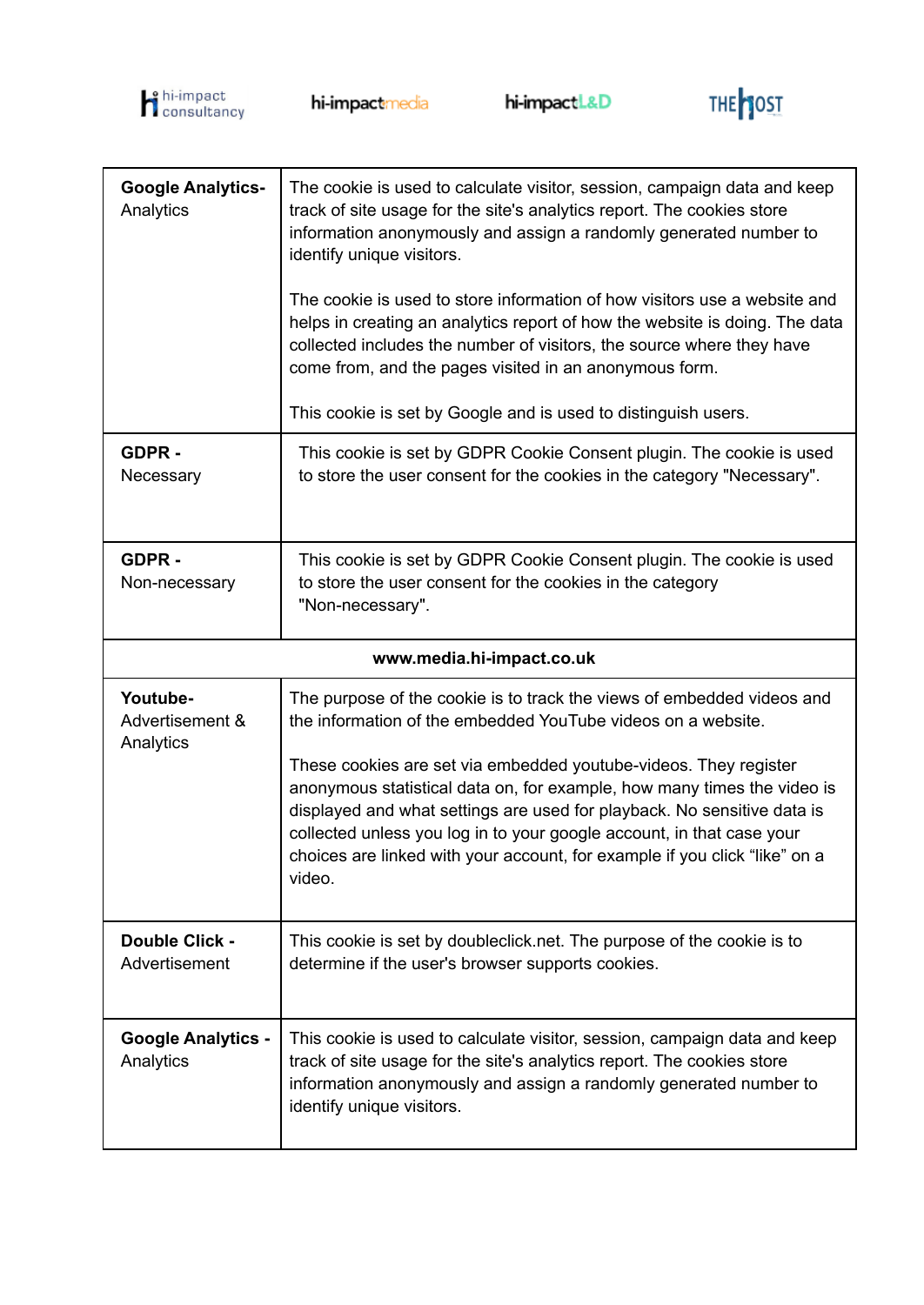



|           | The cookie is used to store information of how visitors use a website and<br>helps in creating an analytics report of how the website is doing. The data<br>collected includes the number of visitors, the source where they have<br>come from, and the pages visited in an anonymous form.<br>This cookie is set by Google and is used to distinguish users. |
|-----------|---------------------------------------------------------------------------------------------------------------------------------------------------------------------------------------------------------------------------------------------------------------------------------------------------------------------------------------------------------------|
| GDPR -    | This cookie is set by GDPR Cookie Consent plugin. The cookies is used                                                                                                                                                                                                                                                                                         |
| Necessary | to store the user consent for the cookies in the category "Necessary".                                                                                                                                                                                                                                                                                        |

### **How we use your cookies**

hi-impact may request cookies to be set on your computer or device. Cookies are used to let us know when you visit our website, how you interact with us and to improve your experience. The cookies we collect will differ depending on what you are looking at on our website. You are able to adapt your cookie preferences, but by blocking certain types of cookies it may mean that your experience on the website is impacted.

#### **Consent to use cookies**

We will ask for your permission (consent) to place cookies or other similar technologies on your device, except where these are essential for us to provide you with a service that you have requested.

There is a notice on our home page which describes how we use cookies and requests your consent to place cookies on your device.

#### **Access to your information**

A subject access request should be made in writing and sent to the email or postal addresses below for the attention of Alan Thompson.

hi-impact consultancy ltd Innovation House Power Road Bromborough **Wirral** CH62 3QT [office@hi-impact.co.uk](mailto:office@hi-impact.co.uk)